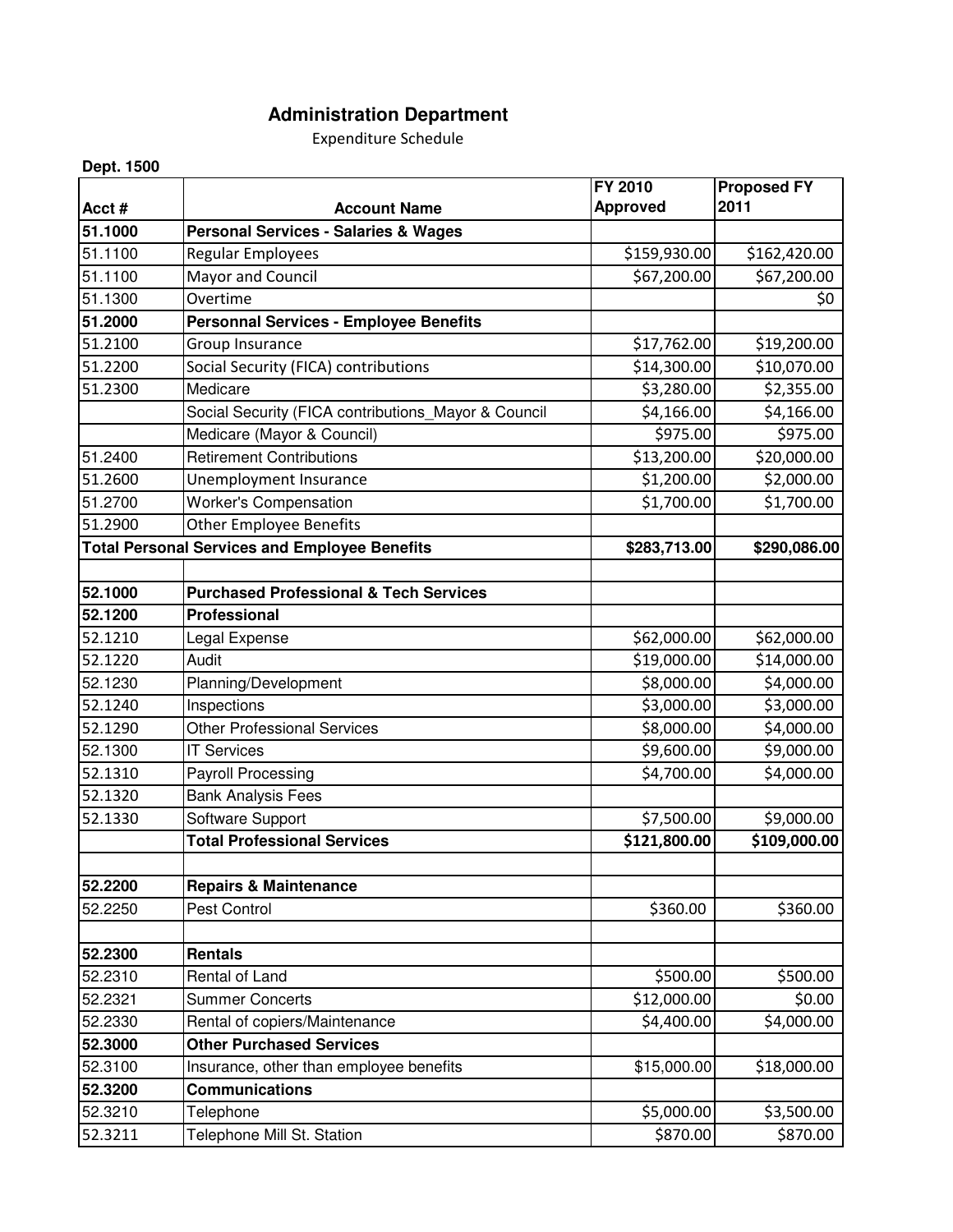| 52.3220               | Long Distance                            | \$1,700.00  | \$1,200.00  |
|-----------------------|------------------------------------------|-------------|-------------|
| 52.3230               | <b>Cellular Phones</b>                   | \$1,560.00  | \$1,200.00  |
| 52.3240               | <b>Internet Services</b>                 | \$1,800.00  | \$1,800.00  |
| 52.3260               | Postage                                  | \$5,000.00  | \$4,000.00  |
| 52.3290               | Other                                    |             |             |
| 52.3300               | <b>Advertising</b>                       |             |             |
| 52.3310               | <b>Legal Notices</b>                     | \$3,000.00  | \$1,500.00  |
| 52.3330               | Advertising                              | \$3,000.00  | \$1,000.00  |
| 52.3400               | <b>Printing &amp; Binding</b>            |             |             |
| 52.3410               | Elections                                |             | \$2,500     |
| 52.3420               | Newsletter                               | \$6,200.00  | \$0.00      |
|                       |                                          |             |             |
| 52.3500               | Travel                                   | \$8,000.00  | \$3,000.00  |
| 52.3600               | Dues and Fees                            | \$7,000.00  | \$7,000.00  |
| 52.3700               | <b>Education &amp; Training</b>          | \$6,000.00  | \$3,000.00  |
|                       |                                          |             |             |
| 52.3851               | Poll Workers                             |             | \$700       |
| 52.3905               | <b>Special Events</b>                    | \$5,500.00  | \$3,000.00  |
|                       | <b>Total Purchased/Contract Services</b> | \$86,890.00 | \$57,130.00 |
|                       |                                          |             |             |
| 53.1000               | <b>Supplies</b>                          |             |             |
| 53.1100               | <b>General Supplies &amp; Material</b>   |             |             |
| 53.1110               | Office                                   | \$9,000.00  | \$7,000.00  |
| 53.1111               | Supplies for Mill Street Station         | \$1,000.00  | \$1,000.00  |
|                       |                                          |             |             |
|                       | Energy                                   |             |             |
| 53.1210               | Water/Sewerage                           | \$700.00    | \$700.00    |
| 53.1211               | Water/Sewerage Mill St. Station          | \$900.00    | \$900.00    |
| 53.1212               | Water/Sewerage Cloud Street              | \$0.00      | \$0         |
| 53.1220               | <b>Natural Gas</b>                       | \$2,500.00  | \$3,500.00  |
| 53.1230               | Electricty                               | \$5,000.00  | \$5,000.00  |
| 53.1231               | <b>Electricty Mill Street Station</b>    | \$3,000.00  | \$3,000.00  |
| 53.1232               | <b>Natural Gas Mill Street Station</b>   | \$2,000.00  | \$2,000.00  |
|                       |                                          |             |             |
|                       | <b>Small Equipment</b>                   |             |             |
| 53.1610               | Computer Equip/Maint (less than \$5000)  | \$9,100.00  | \$2,100.00  |
| 53.1620               | Furniture/Fixtures                       | \$1,000.00  | \$0.00      |
| 53.1690               | <b>Other Supplies</b>                    |             |             |
| <b>Total Supplies</b> |                                          | \$34,200.00 | \$25,200.00 |
|                       |                                          |             |             |
| <b>Total Capital</b>  |                                          |             |             |
|                       |                                          |             |             |
|                       |                                          |             |             |
|                       | Intergovernmental                        |             |             |
|                       | 57.1000 Payments to Other Agencies       |             |             |
|                       | 57.4001 Returned Checks                  | \$100.00    | \$0.00      |
|                       | 57.9000 Contingencies                    | \$25,000.00 | \$15,000.00 |
| <b>Total</b>          |                                          | \$25,100.00 | \$15,000.00 |